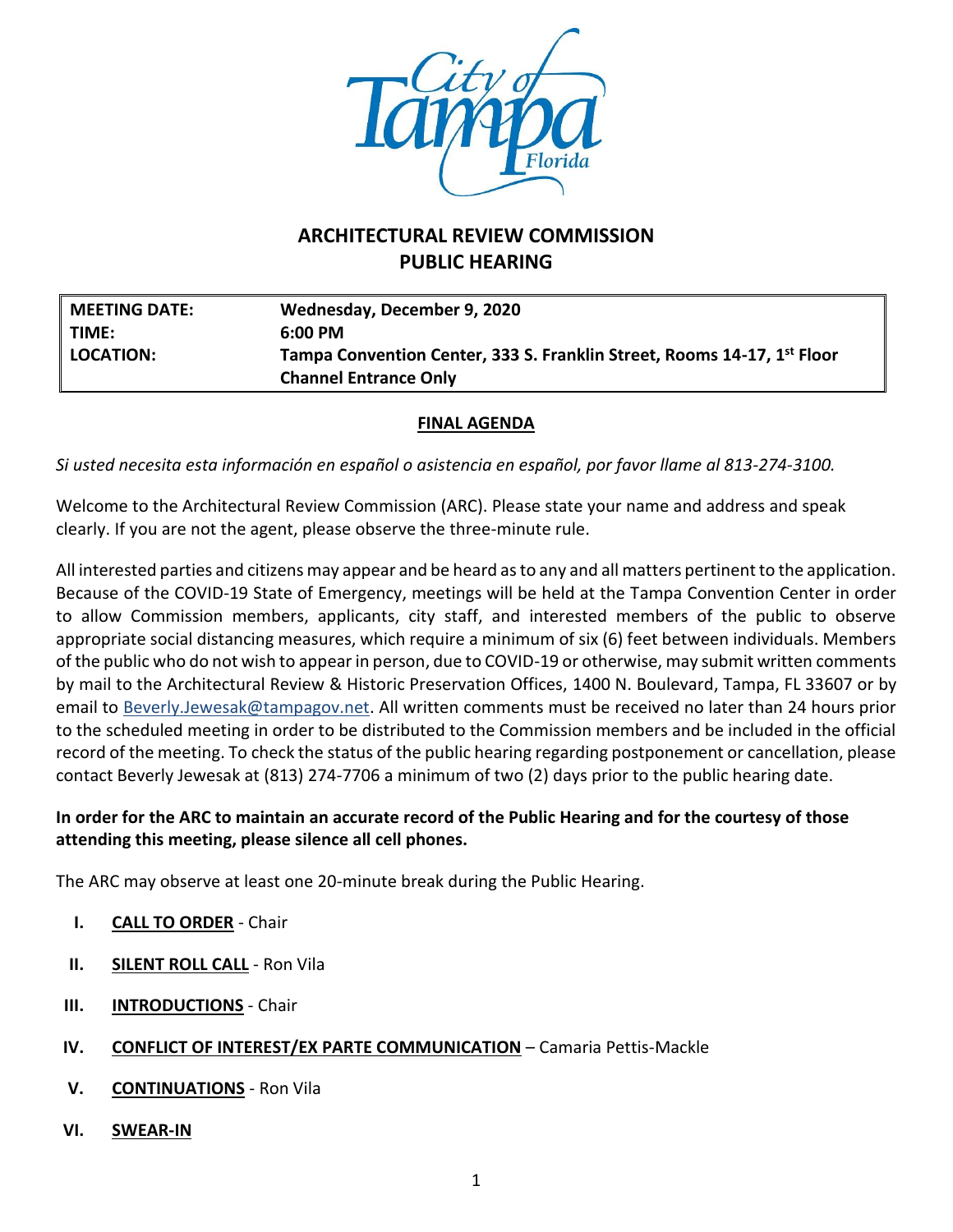#### **VII. ITEMS TO BE REVIEWED**

- **ARC 20-412/** OWNER: Hocola Properties, Inc. **REZ 20-91** AGENT: Truett Gardner DISTRICT: Hyde Park LOCATION: 1308 S. Howard Avenue REQUEST: **Recommendation:** Rezoning CMU-35/RS-60 to PD PURPOSE: Commercial
- **ARC 20-466/** OWNER: Hyde Park United Methodist Church, Inc.
- **VAC 20-19** AGENT: James Catalano
	- DISTRICT: Hyde Park
		- LOCATION: 503 W. De Leon Street
		- REQUEST: **Recommendation:** Vacate Alley
		- PURPOSE: Commercial
- **ARC 20-448** OWNER: Stephen Scott
	- AGENT: Missy Schukraft
		- DISTRICT: Hyde Park
		- LOCATION: 1917 W. Dekle Avenue
		- REQUEST: **Certificate of Appropriateness** -New Construction: Addition to Accessory

#### **Structure**

Site Improvements

PURPOSE: Residential

**ARC 21-30** OWNER: Carmella & Gabriella Sebastian AGENT: Alan Dobbs DISTRICT: Seminole Heights LOCATION: 5503 N. Seminole Avenue REQUEST: **Certificate of Appropriateness** -New Construction: Addition PURPOSE: Residential